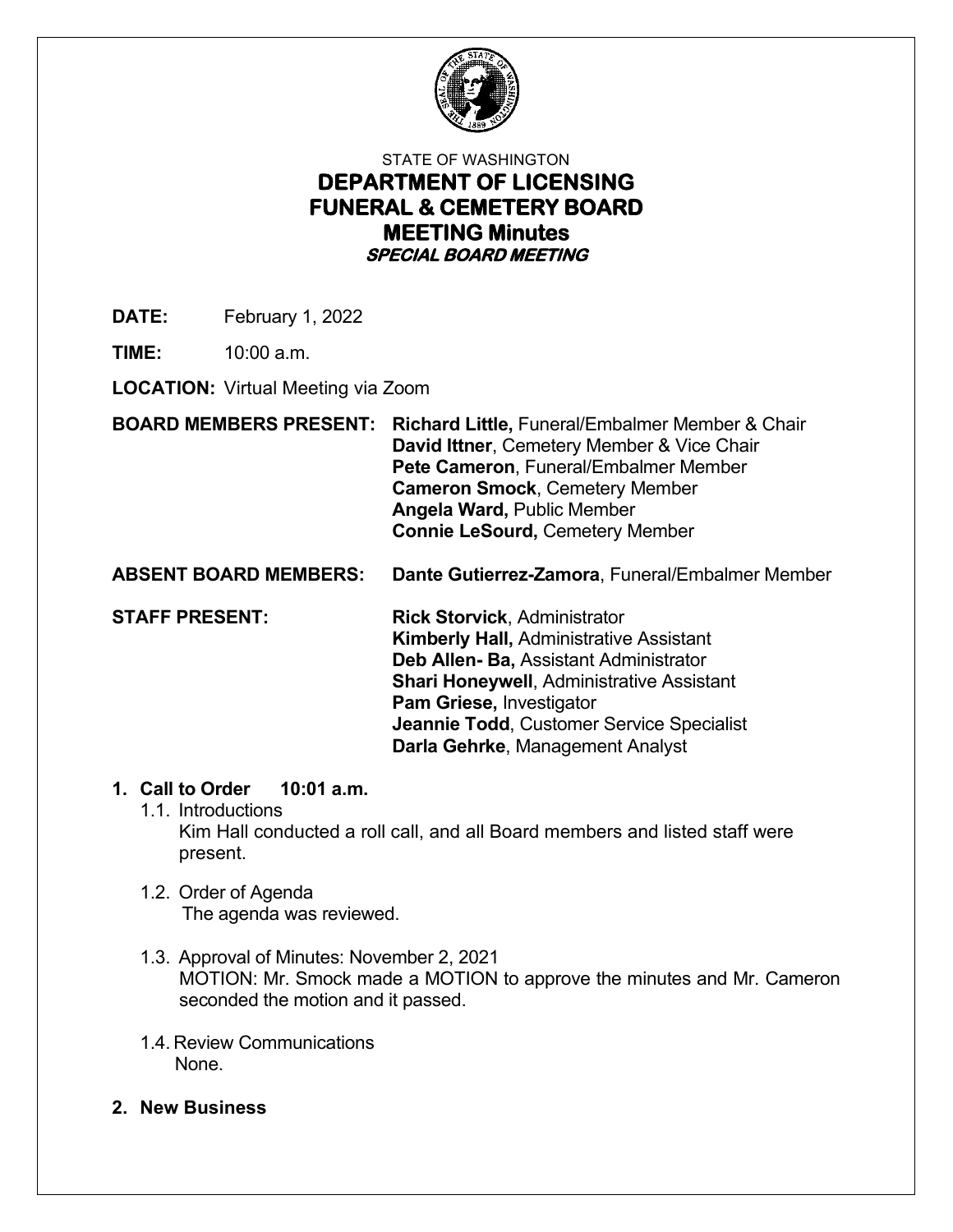## 2.1.Year In Review

Mr. Storvick provided the year in review for 2021 and mentioned two inadvertent omissions were the board orders concerning Dayspring and Fitch and Zane Fitch.

## 2.2.ICFSEB 118th Annual Meeting & Virtual Regulation Roundup

Mr. Storvick reminded the board of the upcoming ICFSEB conference taking place in Houston, TX. The board will have a chance to attend an additional virtual training in March for anyone who was unable to attend the February meeting.

Motion: Mr. Cameron made a MOTION to have Mr. Little be the voting delegate and Ms. LeSourd the alternate voting delegate for the board. Ms. Ward seconded the MOTION, and it passed.

# **3. Old Business**

3.1.COVID-19 Update

Mr. Storvick and Ms. Griese provided an update on COVID restrictions and refrigeration shortages. Ongoing discussions with hospitals and Washington State Department of Health (DOH) are taking place to explore solutions to the problem. Solutions proposed by the hospitals and coroners have included mobile crematories and utilizing ambulances for transportation within hospital systems.

3.2.Review Master Action Items List Ms. Hall updated on the action items.

# **4. Complaint Cases for Review\***

4.1.2020-11-1541-00FDE (Little)

The complainant alleged a Funeral home only allowed 15 minutes for an ID viewing of their loved one. The findings of the case were the person with the right to control deposition arranged an ID viewing of the un-embalmed remains, and the funeral home's policy was to only allow 15 minutes. The situation created distress to the family due to the conflict of time allowed for the viewing. Remedial counseling was done January 26, 2022. The case manager recommends the case be closed with no further action.

MOTION: Mr. Smock made the MOTION to close the case with no further action. Ms. LeSourd seconded the MOTION and it passed.

# 4.2.2020-12-1764-00CEM (Smock)

The complainant requested cancellation of their cemetery prearrangement contract with the cemetery and requested a reimbursement of the amount paid. The owner of the cemetery at the time did not respond to the complainant's request. Findings of the case were while there was a delay in issuing a refund due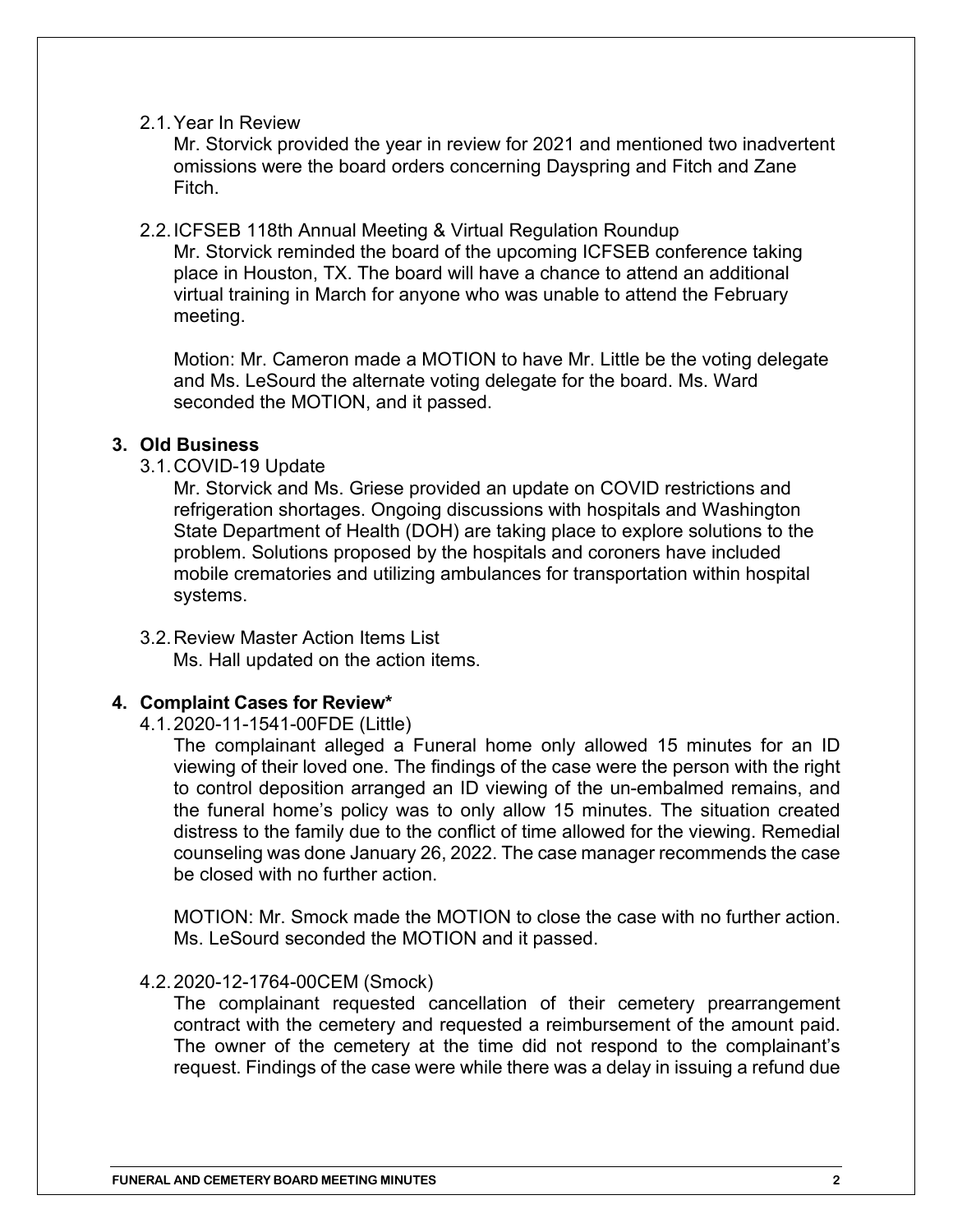to a change in ownership of the cemetery, the refund was sent. The case manager recommends the case be closed with no further action.

MOTION: Mr. Cameron made the MOTION to close the case with no further action. Ms. LeSourd seconded the MOTION and it passed.

#### 4.3.2021-04-0801-00FDE (Cameron)

The complainant alleges the respondent funeral home and cemetery took directions and signed contracts for the disposition and final memorialization for her husband's remains from someone who did not have the legal right to control the disposition. The findings were the complainant agreed with the arrangements until the point of finalizing the memorialization. The complainant did not approve of the headstone design for her husband but was told that since the deceased's sister owned the plot, the sister was the one who could approve the memorialization. The respondent cemetery has placed a hold on the monument order, and at the time of this investigation all parties were working to come to a resolution.

Board staff completed remedial counseling on January 28, 2022, in which the Funeral Home and Cemetery provided updated policies and procedures to clarify right to control issues in all future arrangements. The case manager recommends the case be closed with no further action.

MOTION: Ms. LeSourd made the MOTION to close the case with no further action. Mr. Ittner seconded the MOTION and it passed; Mr. Smock abstained.

#### 4.4.2021-05-1237-00CEM (Ittner)

The complainant alleges the respondent was extremely rude during a telephone conversation. The respondent took exception to an article posted in a newsletter, of which the complainant is associated with. The findings were this is not under board jurisdiction. The case manager recommends the case be closed with no further action.

MOTION: Mr. Smock made the MOTION to close the case with no further action. Mr. Cameron seconded the MOTION and it passed.

#### 4.5.2021-05-1301-00CEM (Gutierrez-Zamora)

An anonymous complaint was received to report that a fetus under 20 weeks was released with the body of a deceased individual in with her personal effects. The remains of the fetus were discovered during a ceremony. The fetal remains were returned to the funeral home and subsequently placed with the deceased individual. The findings were that the respondent funeral home has addressed and revised their policy on how personal effects are inventoried and released. The case manager recommends the case be closed with no further action.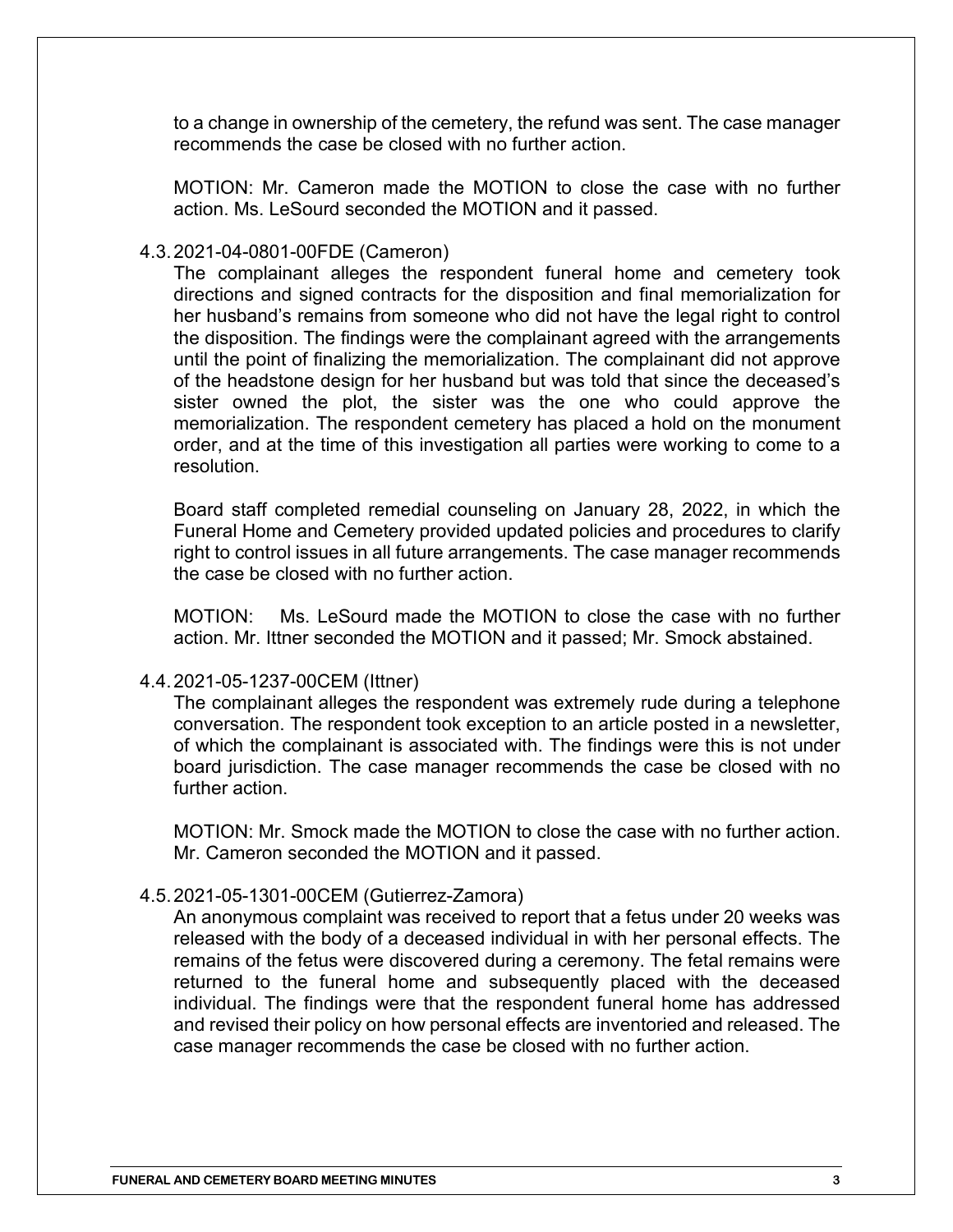MOTION: Mr. Smock made the MOTION to close the case with no further action. Ms. LeSourd seconded the MOTION and it passed.

#### 4.6.2021-05-1311-00CEM (Gutierrez-Zamora)

The Complainant alleged poor customer service on the part of the Respondent. The Complainant's father had pre-paid services with the Respondent. The grave was not opened and there was not a setup for the graveside service at the time of the service. A mock setup was put together for the service on the sidewalk at the Respondent cemetery. The design for the marker that was selected or designed at the time of pre-arrangement was apparently lost. The findings were that the Respondent has written a letter of apology for the poor service and has refunded the professional service fee for the service. The employee who was responsible for the error has been let go. The case manager recommends the case be closed with no further action.

MOTION: Mr. Cameron made the MOTION to close the case with no further action. Mr. Ittner seconded the MOTION and it passed.

### 4.7.2021-06-1346-00CEM (Ittner)

The Complainant alleged the Respondent cemetery was not properly maintaining the cemetery and the conditions had declined over the years. The Respondent indicated they mowed following a conversation with the Complainant. The case manager recommends the case be closed with no further action.

MOTION: Mr. Smock made the MOTION to close the case with no further action. Ms. LeSourd seconded the MOTION and it passed.

#### 4.8.2021-06-1415-00FDE (LeSourd)

A crematory self-reported they cremated a decedent prior to obtaining the appropriate burial-transit permit. The findings were the situation was the result of paperwork processing errors in their operation. The crematory has stated the procedure has been revised to avoid a repeat of the error. The case manager recommends the case be closed with no further action.

MOTION: Mr. Smock made the MOTION to close the case with no further action. Mr. Cameron seconded the MOTION and it passed.

#### 4.9.2021-07-1647-00FDE (LeSourd)

The Complainant alleged the Respondent held his mother's remains hostage for \$40,000 and would not forward his mother to California. The findings were the Respondent did not hold the remains hostage, did not charge \$40,000 and the remains were sent to California. The case manager recommends the case be closed with no further action.

MOTION: Mr. Smock made the MOTION to close the case with no further action. Mr. Cameron seconded the MOTION and it passed.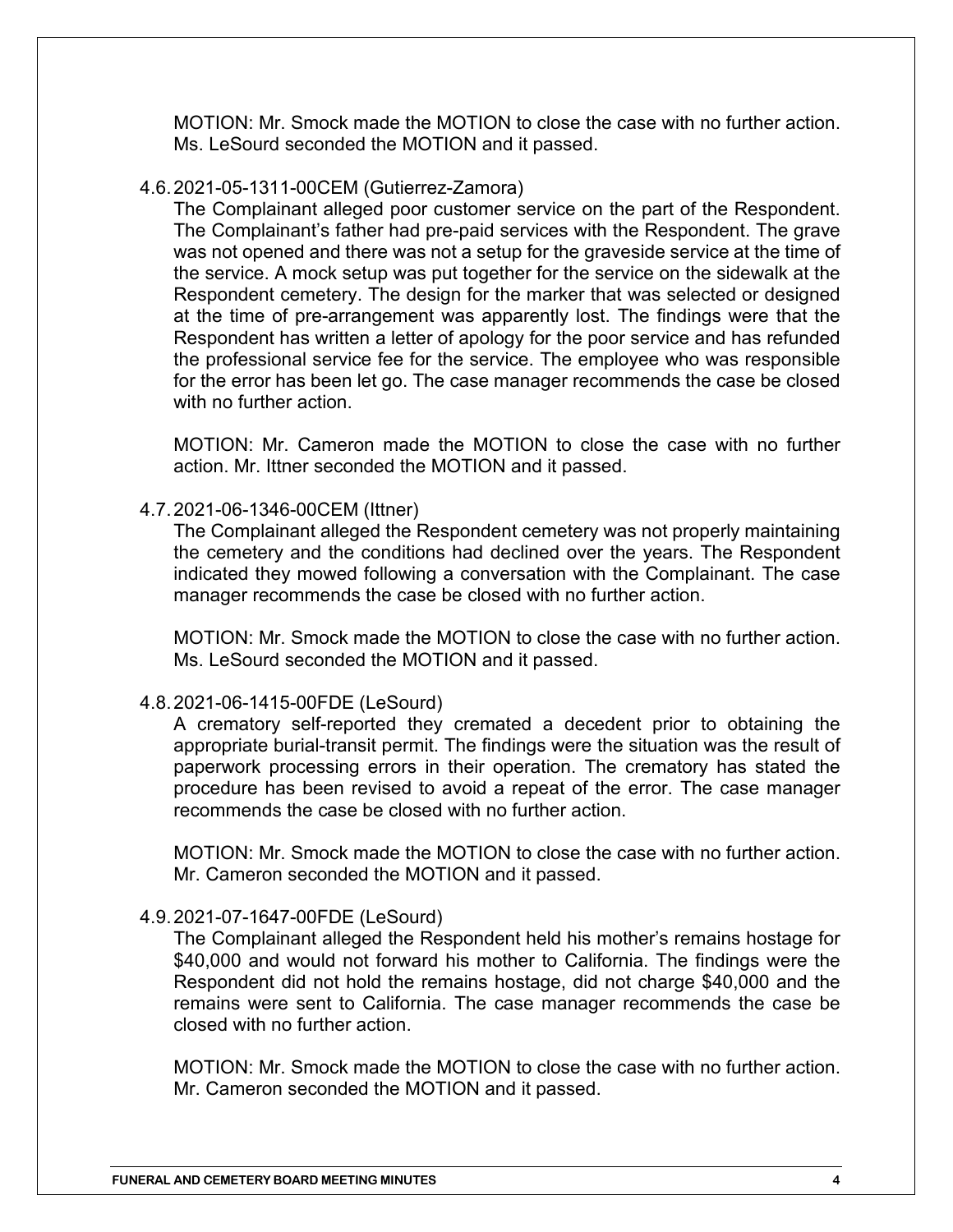# 4.10. 2021-09-2231-00CEM (Gutierrez-Zamora)

The Complainant alleged the Respondent's cemetery buried her son in the wrong grave and failed to properly maintain the grave. The Complainant also alleged the Respondent constantly damages the gravesite and the memorial marker. The findings were that the Complainant's son died in 2017 and the Complainant signed a contract with the Respondent indicating the location of the grave. Neither party contends that the Complainant's son is not buried in the location indicated on the contract signed by the Complainant. The Respondent states a maintenance request was made in September 2020 to level the marker. The Respondent submitted photos showing the condition of the grave marker. No damage or improper maintenance is apparent. The case manager recommends case closure with no further action.

MOTION: Mr. Cameron made the MOTION to close the case with no further action. Mr. Ittner seconded the MOTION and it passed.

# **5. Legal Issues for Deliberation\***

5.1. Orders to Be Presented None.

## **6. Disciplinary & Investigation Items**

- 6.1.Closed Session Deliberation Report (only necessary if closed session is held) None.
- 6.2.Disciplinary Cases Report Mr. Storvick shared the disciplinary report.
- **7. Assistant Attorney General's Report** None.

## **8. Committee/Task Force Reports**

8.1.Endowment Care Committee

Mr. Ittner reported the Endowment Care Committee met and reviewed RCWs on endowment care. Their conclusion is the Board does not need to approve endowment care withdrawals at the time of withdrawal, it is a transaction reviewed during audits. Mr. Storvick indicated the committee may be consulted in the future to assist with any audit questions.

# **9. Board Staff Report**

9.1. Program Operations

Mr. Storvick reminded the Board of any reappointments needed for the year. He also spoke to the functional realignment. Ms. Griese is no longer in the same section (Boards and Commissions) but is still working full time on the Board's investigation, audit, and inspection work.